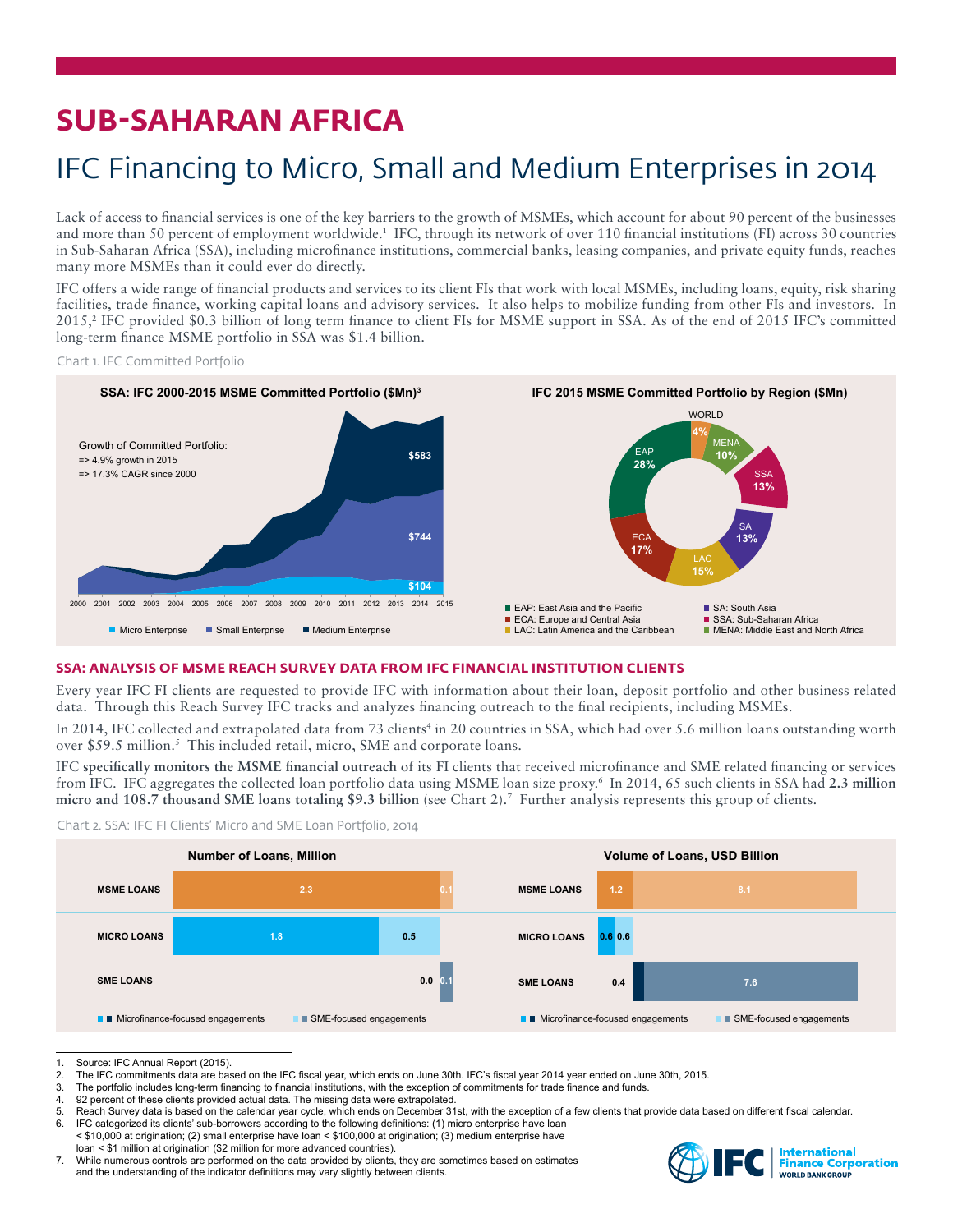

Chart 3. SSA: IFC FI Clients' Micro and SME Loan Portfolio by Region and Loan Size at Origination, 2014



## **SSA: IFC CLIENTS' LOAN PORTFOLIO BY TYPE OF IFC ENGAGEMENT**

Depending on the type of engagement, IFC places its clients in two categories: FIs supported by IFC in the area of microfinance, and FIs supported by IFC in the area of SME financing.

## **MICROFINANCE FOCUSED ENGAGEMENTS**

In 2014, IFC was able to survey or extrapolate outreach data from 26 FI clients with microfinance-focused engagements in 12 countries, 57.7 percent of these clients received advisory services from IFC.

## **SME FOCUSED ENGAGEMENTS**

In 2014, IFC was able to survey or extrapolate outreach data from 39 FI clients with SME-focused engagements in 17 countries, 53.6 percent of these clients received advisory services from IFC.

Chart 4. SSA: IFC Clients' Loan Portfolio Composition by Micro, Small and Medium Loans, 2014



## Table 1. Microfinance Focused Engagements in SSA: Detailed Loan Portfolio Breakdown, 2014

|        | <b>Outstanding Loan</b><br><b>Portfolio</b> |         | Average<br><b>Loan Size</b> | <b>Number of</b><br>Loans to<br>women <sup>8</sup> | <b>NPL</b><br>percent <sup>9</sup> |
|--------|---------------------------------------------|---------|-----------------------------|----------------------------------------------------|------------------------------------|
| Loan   | <b>Number</b>                               | '000S   | \$                          | $\%$                                               | $\%$                               |
| Micro  | 1.765.993                                   | 643.892 | 365                         | 32.8%                                              | 1.8%                               |
| Small  | 13.904                                      | 265.512 | 19.096                      | 22.3%                                              | 1.7%                               |
| Medium | 1.028                                       | 159.812 | 155.459                     | 8.1%                                               | 2.6%                               |



Table 2. SME Focused Engagements in SSA: Detailed Loan Portfolio Breakdown, 2014

|        | <b>Outstanding Loan</b><br><b>Portfolio</b> |           | Average<br><b>Loan Size</b> | <b>Number of</b><br>Loans to<br>women <sup>8</sup> | <b>NPL</b><br>percent <sup>9</sup> |
|--------|---------------------------------------------|-----------|-----------------------------|----------------------------------------------------|------------------------------------|
| Loan   | <b>Number</b>                               | '000S     | S                           | $\%$                                               | $\%$                               |
| Micro  | 519.028                                     | 562.701   | 1.084                       | 25.4%                                              | 11.0%                              |
| Small  | 63.424                                      | 1.954.380 | 30.815                      | 18.6%                                              | 10.4%                              |
| Medium | 30.346                                      | 5.674.657 | 187.000                     | 14.2%                                              | 7.0%                               |

Notably, the portfolios of clients that had micro and SME-focused engagements with IFC were different in terms of loan performance and gender profile. The clients receiving microfinance focused financing and services, reported significant reach to women entrepreneurs (32.8 percent of micro loans) and low NPL levels. Clients with SME-focused engagements reported that about 14.2-25.4 percent of loans were issued to women entrepreneurs. The NPL level was at 7.0-11.0 percent among these clients (see Table 1 and Table 2).



<sup>8.</sup> Estimated percentage of outstanding loans to women in each loan size category. Data was reported by 12 clients

with microfinance-focused engagements, and 24 clients with SME-focused engagements.

<sup>9.</sup> Nonperforming Loan (NPL) = > 90 days past due loans.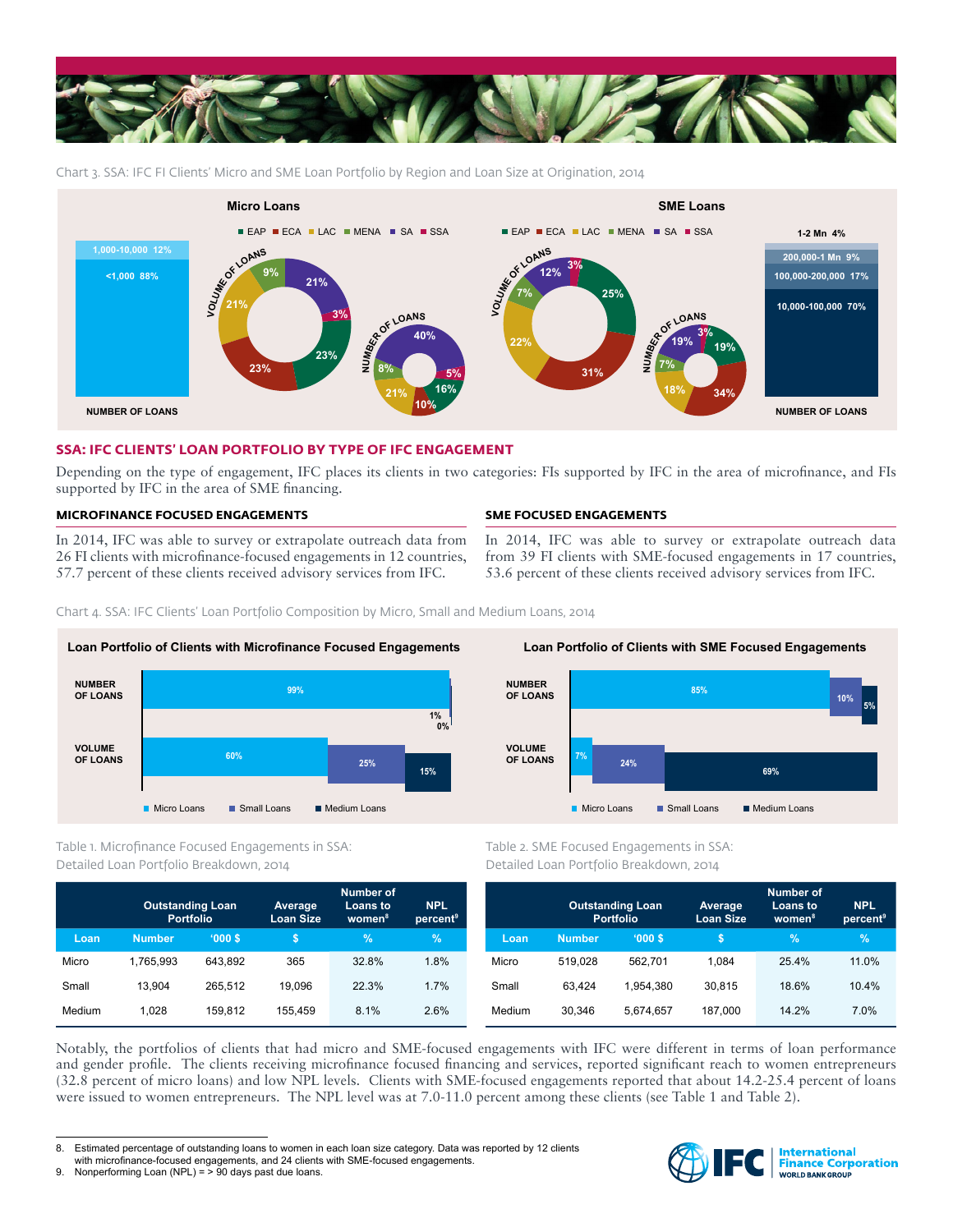

#### **SSA: MSME LOAN PORTFOLIO GROWTH AND DYNAMICS, 2004-2014**

Volume of micro and SME loan portfolios of clients in SSA grew consistently over time. During 2004-2014, their MSME loan portfolio grew by 99.1 percent by number, and by 48.9 percent by volume of loans on a compounded basis.

Three main factors influence MSME loan portfolio growth: changes in the MSME portfolio among existing IFC clients, entries of new clients, and exits of existing clients, when, for example, IFC loans get fully repaid. The dynamics of these factors determines the MSME Reach growth trends from year to year.

In 2014, MSME loan volume of 55 existing clients grew by 0.2 percent, while the number of such loans increased by 7.8 percent over the year.

In 2014, 10 new IFC clients in SSA contributed to the wider MSME outreach with 486.3 thousand loan portfolio totaling in \$1.5 billion. At the same time, 9 clients that exited IFC portfolio (repaid or sold), slightly moved the overall MSME portfolio down. In 2013, these clients jointly held portfolio of 149.6 thousand MSME loans worth \$688.3 million. As a result of these factors, the volume of MSME loans increased by 9.2 percent, the number of MSME loans increased by 24.7 percent in 2014 compared to 2013.

A total of 42 MSME focused clients reported in 2012, 2013, and 2014. During this period, the number of MSME loans they provided grew by 11.1 percent and volume increased by 8.6 percent on a compounded basis.



Chart 5. SSA: IFC Clients' MSME Loan Portfolio Dynamic. Contribution from Existing and New Clients 2004-2014



#### Chart 6. SSA: IFC Clients' Micro and SME Loan Portfolio Growth (CAGR), 2004-2014<sup>10</sup>



10. Compounded annual growth rate (CAGR) in SSA is calculated based on the data from 10 reporting and repeated clients in the CY2008-CY2010 period, 25 reporting and repeated clients in the CY2011-CY2014 period, excluding greenfield